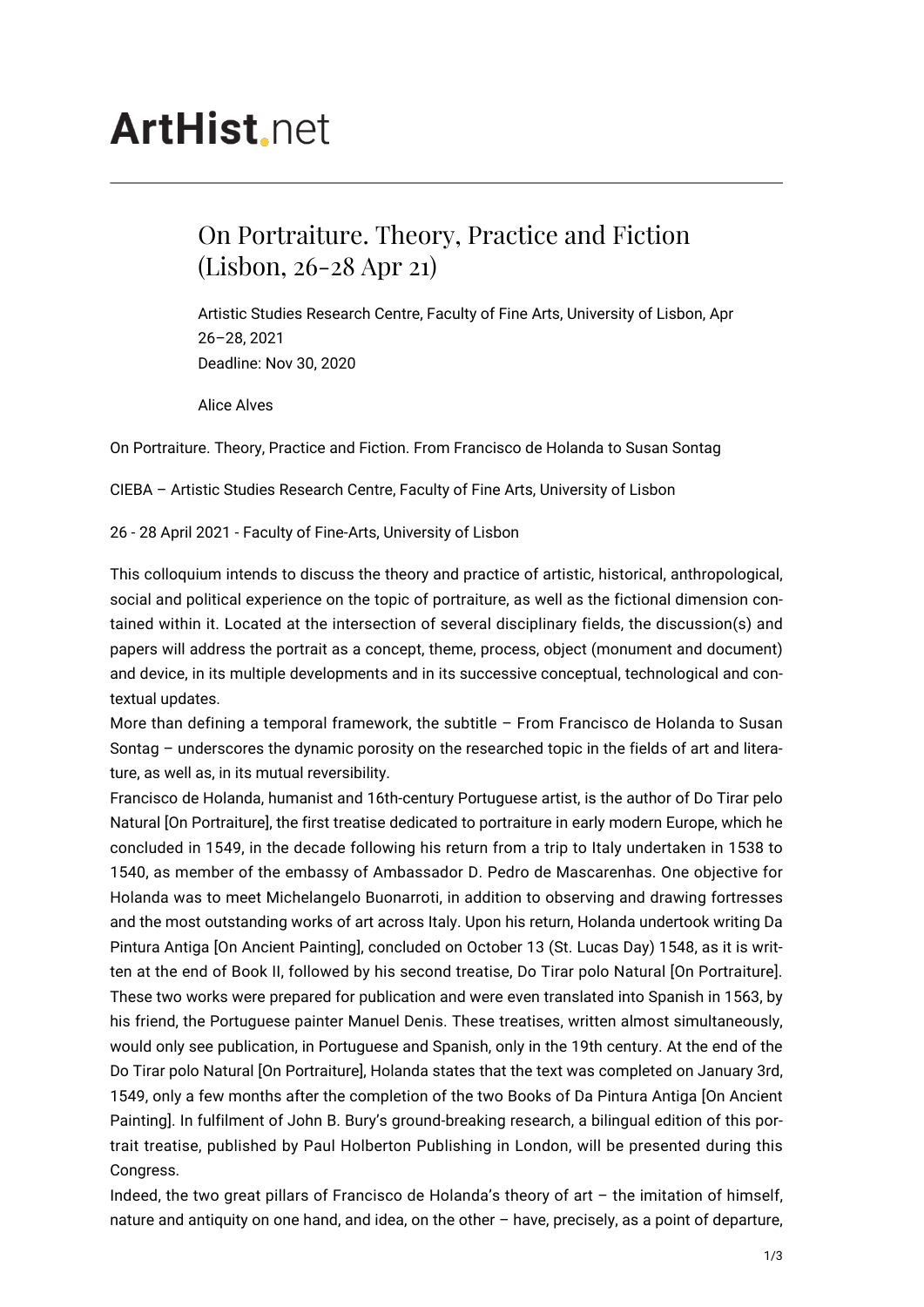the artist's creative process which Holanda discusses in his first two treatises. The importance of Do Tirar polo Natural [On Portraiture] for the theory of art, which Holanda explains and abundantly illustrates in his two books in On Ancient Painting, as well as in his drawings and illuminated albums, especially in As Antigualhas [On the Antique], makes Holanda's need to write a portrait treatise fully justified. As an autonomous work, Do Tirar polo Natural [On Portraiture], complements Da Pintura Antiga [On Ancient Painting]. This treatise's structure, in the form of dialogues, follows the model used in Book II of Diálogos em Roma [Dialogues in Rome], but here, instead of many interlocutors, is reduced to conversations between two protagonists, Brás Pereira and Feramando, the disciple and master, as well as the alter ego of Holanda. The themes and issues defined in Do Tirar polo Natural [On Portraiture], extend, deepen and, above all, specify in detail questions regarding portraiture; themes related to the representation of the human figure which Holanda took up in Chapters 38 to 41 in Book I of Da Pintura Antiga. These chapters lack the decisive contributions, which throughout the eleven, small dialogues of Do Tirar polo Natural [On Portraiture], Holanda describes as precepts for a painter to "portray" or "paint from life" the "persona" of a sitter. In Do Tirar, Holanda distinguishes the portrait as distinctive from other representations of the human figure.

In The Volcano Lover, Susan Sontag begins with documentation related to three historical figures from the 18th century, expanding them into a fictional extension where they appear as characters or doubles; emerging as figures stabilized in the credibility of portraits, thus questioning their presence throughout the history of art and the history of images. These figures are the diplomat, collector and volcanologist William Hamilton, his wife Emma Hamilton, lover of Admiral Nelson and the muse of the painter George Romney and Admiral Nelson. The portraits directly refer to those of William Hamilton, made by Joshua Reynolds, and those of Emma Hamilton, made by George Romney and Élisabeth Vigée-Lebrun. The questions asked regard the genesis of the sensitive body, in the example of the statue of Condillac, and the metamorphosis of the statue in the myth of Pygmalion; the metamorphosis of beings in the morphological accidents of the earth and in natural objects that retain their name and history; the ideal portrait; the impossibility of describing the beauty of a face or a body, delegated to the rhetorical artifice of metaphor; the portrait as a theme and as a model; the genre of statues: action and stillness, narcissism and modesty; effigies: symbolic death; cameos: miniaturization of the portrait, living picture: representation staged inside a box or in a place surrounded by the frames of the paintings; the body in pose: support and object of the representation of a representation; the body as the embodiment of the work; the ephemerality of the body and the perpetuity of the portrait; the figure, the portrait and the recognition that erases or illuminates the name. And the ruin of it all, because ruin is the inevitable destiny of human bodies and their representations, some and others relegated to the future of our time.

#### THEMATIC LINES

In conjunction with these topics the main thematic lines of the colloquium are defined as:

- The portrait as a place and the place of the portrait in the visual culture of all periods
- Time and trans-temporality in and of the portrait
- The portrait as theory and the theories of the portrait
- The portrait as fiction

In the transversality of these lines, the following sub-themes are proposed:

The body and the portrait; Portrait: presence and representation; Portrait, self-portrait and self-representation; The expanded portrait: media, intermediary and mediation; Portrait: iconism, sym